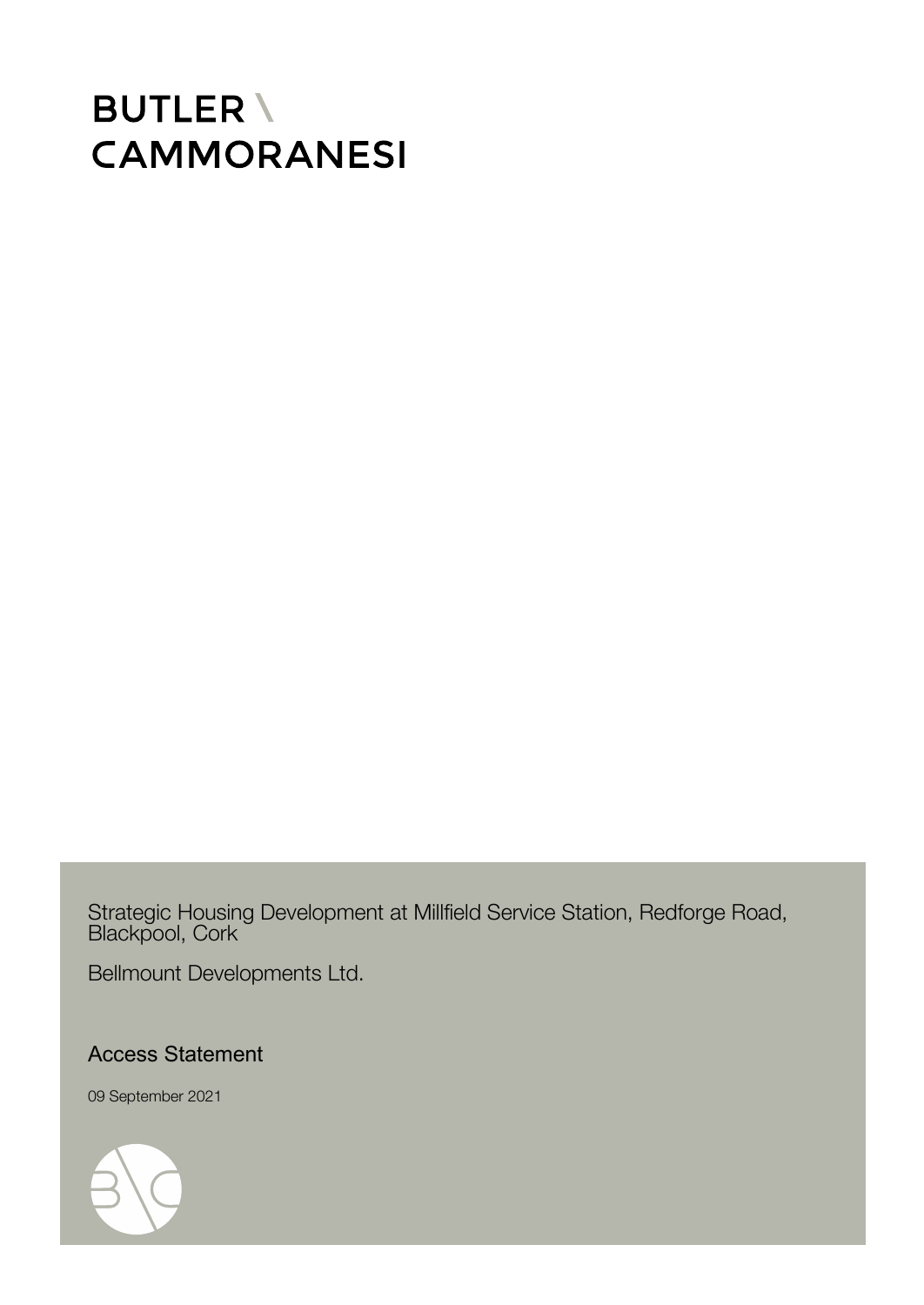# Quality Information

| Project Title:  | Strategic Housing Development at Millfield Service Station, Redforge Road, |  |  |
|-----------------|----------------------------------------------------------------------------|--|--|
|                 | Blackpool, Cork                                                            |  |  |
| Project no.:    | 19087                                                                      |  |  |
|                 |                                                                            |  |  |
| Document title: | <b>Access Statement</b>                                                    |  |  |
| Document no.:   |                                                                            |  |  |
| Rev.:           | А                                                                          |  |  |
| Series:         | Planning                                                                   |  |  |
| Prepared by:    | <b>PB</b>                                                                  |  |  |
| Checked by:     | LC                                                                         |  |  |
|                 |                                                                            |  |  |
| Date:           | 09 September 2021                                                          |  |  |

This document has been prepared by Butler Cammoranesi architects, taking into account the instructions and requirements of our Client. It should be read in conjunction with all other Tender documents. Contractors when tendering shall make provision for the contents therein.

Butler Cammoranesi architects accepts no responsibility or liability arising from the use of this document for any purpose other than that for which it is intended to be used, or by any third party.

© The copyright of this document is vested with Butler Cammoranesi architects and no part may be reproduced without prior written agreement.



Butler Cammoranesi architects Ltd. Registered in Ireland. Reg. No.: 568136 Registered office: 6 George's Quay, Cork City

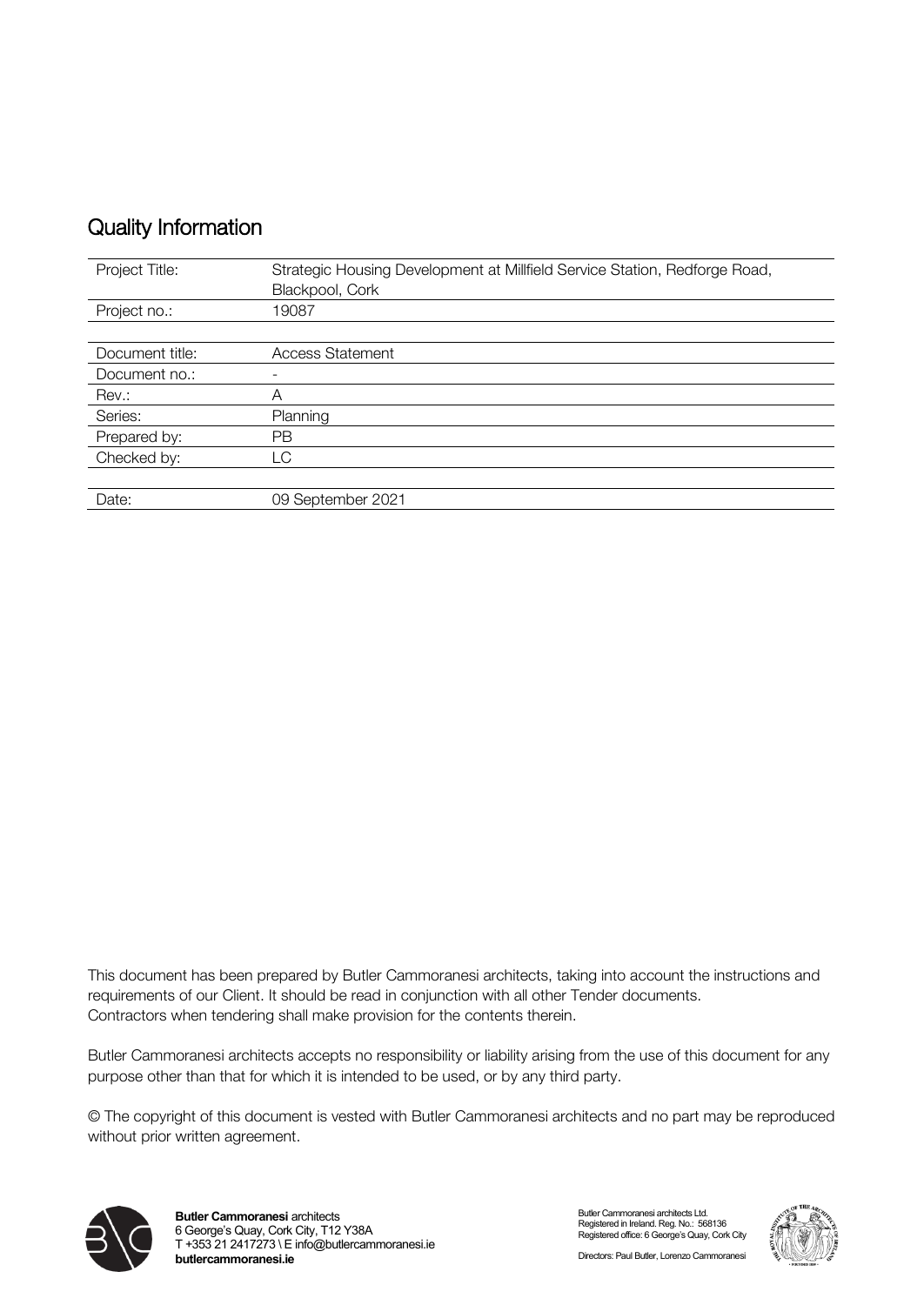

### Proposed Development Description

The proposed development for a Strategic Housing Development at Millfield Service Station, Redforge Road, Blackpool, Cork comprising:

- 1. The demolition of existing structures on site including a single storey building, pump island canopy, 4 no. fuel pumps and the decommissioning/removal of 4 no. underground fuel tanks; and
- 2. The construction of 114 no. Build to Rent apartments (comprising a mix of 1 and 2 bed apartments) in 2 no. blocks, ranging in height from 4 to 9 storeys;
- 3. 1 no. 313 sqm retail unit;
- 4. Residential amenity facilities including a reception, residents gym, lounge area and shared workspace;
- 5. The provision of landscaping and amenity areas including an enclosed courtyard and 1 no. rooftop garden;
- 6. The provision of public realm improvements on Redforge Road and the access road to Blackpool Retail Park including widened footpaths and pavement improvements, pedestrian crossing, tree planting, raised tables/planters and seating areas; and
- 7. All associated ancillary development including pedestrian/cyclist facilities, lighting, drainage, boundary treatments, bin and bicycle storage, ESB Sub-station and plant at ground floor level.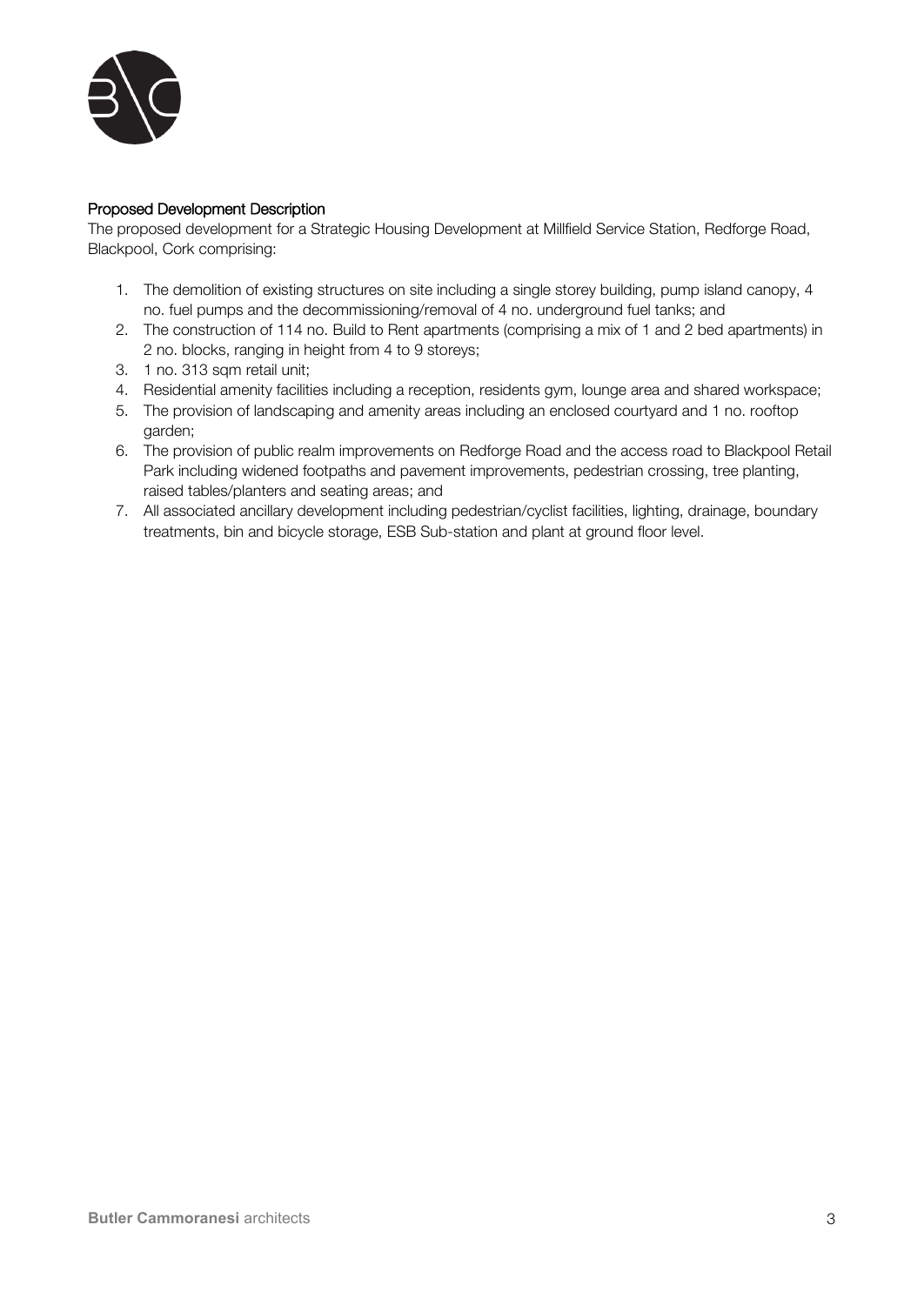

## Application of Part M of the Second Schedule of the Building Regulations for the Proposed Works

The proposed development must meet the requirements of Building Regulations, Technical Guildance Document Part M 2010 Access and Use (operable from 1st January 2012). The requirements of Part M 2010 are as follows:

| Access and Use | M1             | Adequate provision shall be made for people to access and<br>use a building, its facilities and its environs.                                                                      |
|----------------|----------------|------------------------------------------------------------------------------------------------------------------------------------------------------------------------------------|
|                |                | Application of the Part M2 Adequate provision shall be made for people to approach<br>and access an extension to a building.                                                       |
|                | M <sub>3</sub> | If sanitary facilities are provided in a building that is to<br>be extended, adequate sanitary facilities shall be<br>provided for people within the extension.                    |
|                |                | M4 Part M does not apply to works in connection with<br>extensions to and material alterations of existing<br>dwellings, provided that such works do not create a new<br>dwelling. |

TGD M 2010 provides guidance in relation to meeting the requirements of Part M of the Second Schedule to the Building Regulations and focuses on Access and Use. It is important to note that the introduction of TGD M 2010 states:

"The materials, methods of construction, standards and other specifications (including technical specifications) which are referred to in this document are those which are likely to be suitable for the purposes of the Regulations. Where works are carried out in accordance with the guidance in this document, this will, prima facie, indicate compliance with Part M of the Second Schedule to the Building Regulations (as amended). However, the adoption of an approach other than that outlined in the guidance is not precluded provided that the relevant requirements of the Regulations are complied with. Those involved in the design and construction of a building may be required by the relevant building control authority to provide such evidence as is necessary to establish that the requirements of the Building Regulations are being complied with".

- Adequate access routes are provided the residential accommodation main entrance and the vertical circulation cores of each block, designed in accordance with Section 1.1 of TGD M 2010, with 1800mm x 1,800mm level landings provided at all accessible entrances;
- Courtyard amenity area is designed to meet the guidance in Section 1.1 of TGD M 2010;
- All entrances to the residential accommodation blocks are designed in accordance with the guidance in Section 1.2 and Table 2 of TGD M 2010;
- Internal corridors, floor finishes and doors within communal areas are designed in accordance with Section 1.3 of TGD M 2010 with 1,800mm turning areas provided throughout each building's common areas;
- At least 1 No. passenger lift and 1 No. stairs suitable for ambulant disabled people is provided within the vertical circulation core of each residential accommodation block serving all floors within the building. The lifts are designed in accordance with the guidance in Section 1.3.4.2 of TGD M 2010 and stairs in accordance with Section 1.3.4.3 of TGD M 2010;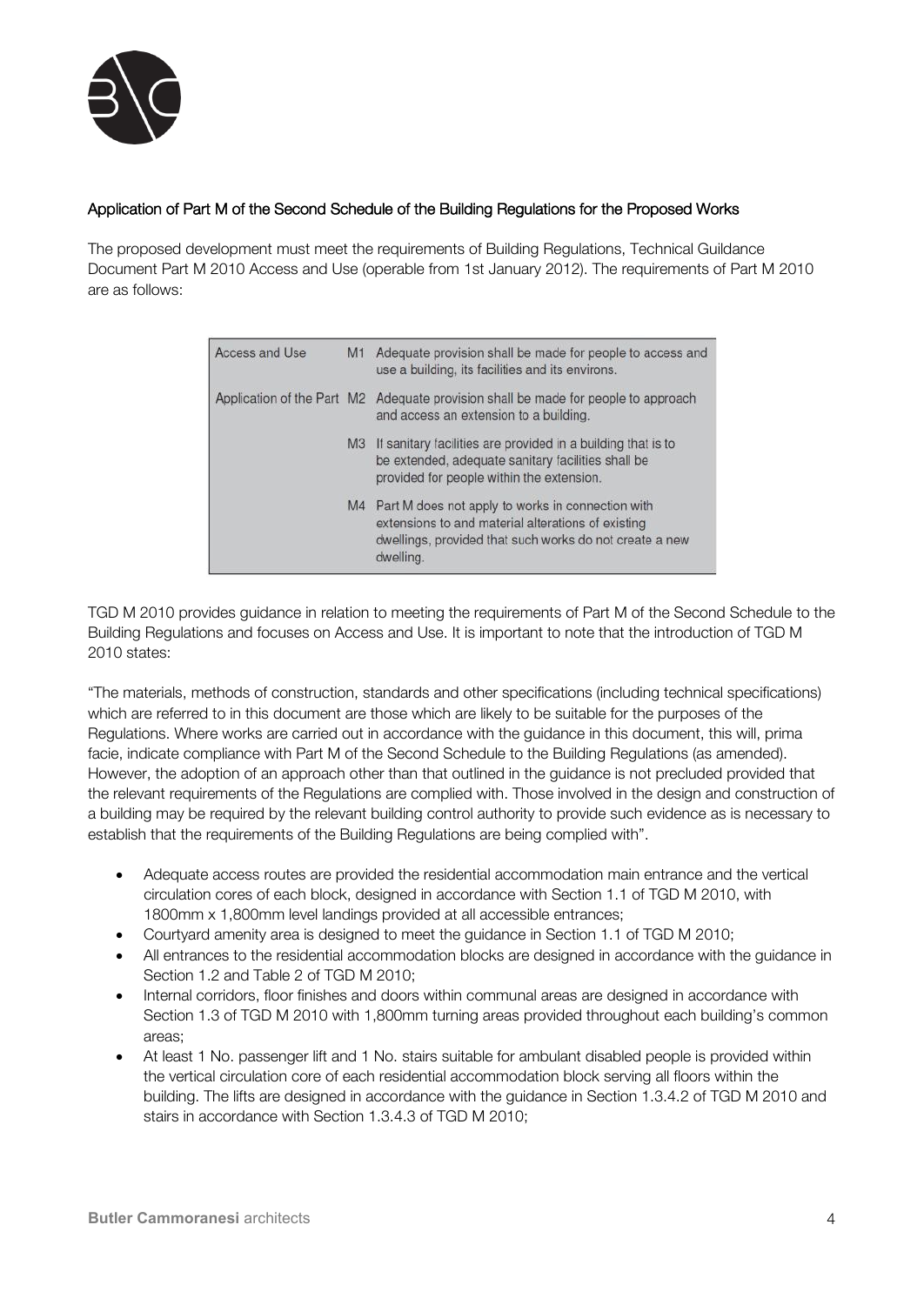

- 1 No. Wheelchair accessible unisex WC is provided on the ground floor (common amenity area) which will be fitted out in accordance with Section 1.4.5 of TGD M 2010;
- Other sanitary facilities are provisioned within the development in accordance with Section 1.4 of TD M 2010.
- All communal facilities within or surrounding the blocks are provisioned as accessible to meet the needs of all users in accordance with the guidance in TGD M 2010;
- Within dwellings corridors and passageways will have a minimum unobstructed width of not less than 900 mm to facilitate circulation of people using wheelchairs.
- Doors to accessible habitable rooms to comply with Table 4.
- Accessible WC (visitable) provided throughout all apartments in the scheme designed to facilitate access to, and use of, the WC by persons with a range of abilities. A clear space of 750 mm by 1200 mm, to be provided adjacent so as to facilitate sideways transfer.
- Electric light switches in accessible areas will be located at a height between 900 mm to 1200 mm above floor level.
- Switches and socket outlets for lighting and other equipment in accessible areas to be located at appropriate heights between 400 mm and 1200 mm from finished floor level.

The Design Team acknowledge that TGD M 2010 is the minimum guidance required for compliance with the requirements of the Part M of the Building Regulations. The Design Team are committed to achieving universal access in the building and ensuring that:

- Independently accessible means of approach to the residential accomodation accessible entrances and circulation around the proposed blocks will be provided in accordance with Section 1.1 of TGD M 2010. (e.g. level access routes, gently sloped access routes etc.)
- Entrances to the residential accomodation buildings will be independently accessible and avoid segregation based on a person's level of ability in accordance with Section 1.2 of TGD M 2010. (e.g. accessible entrance doors - glazed, manual, power-operated - entrance lobbies, etc.)
- People will be able to travel horizontally and vertically, within the proposed works, conveniently and without discomfort in order to make use of all relevant facilities in accordance with Section 1.3 of TGD M 2010. (e.g. reception areas, internal doors, corridors, internal lobbies, passenger lifts, stairs, etc.)
- Independently accessible sanitary facilities, where provisioned, that meet the needs of people with a wide range of abilities, will be provided within the proposed works in accordance with Section 1.4 of TGD M 2010 as required. (e.g. wheelchair accessible unisex WCs, standard cubicles, cubicles for ambulant disabled people, enlarged cubicles, changing rooms, shower rooms, etc.)
- Other facilities within the proposed communal areas will be accessible and useble, designed and constructed to facilitate active participation where appropriate in accordance with Section 1.5 of TGD M 2010. (e.g. refreshment facilities, audience and spectator facilities, accessible sleeping accomodation, meeting rooms, gym, switches, outlets and controls, etc.)
- Adequate aids to communication will be provided within the proposed works to ensure people can independently access and use the buildings and their facilities in accordance with Section 1.6 of TGD M 2010. (e.g. signage, visual contrast, lighting, audible aids, etc.)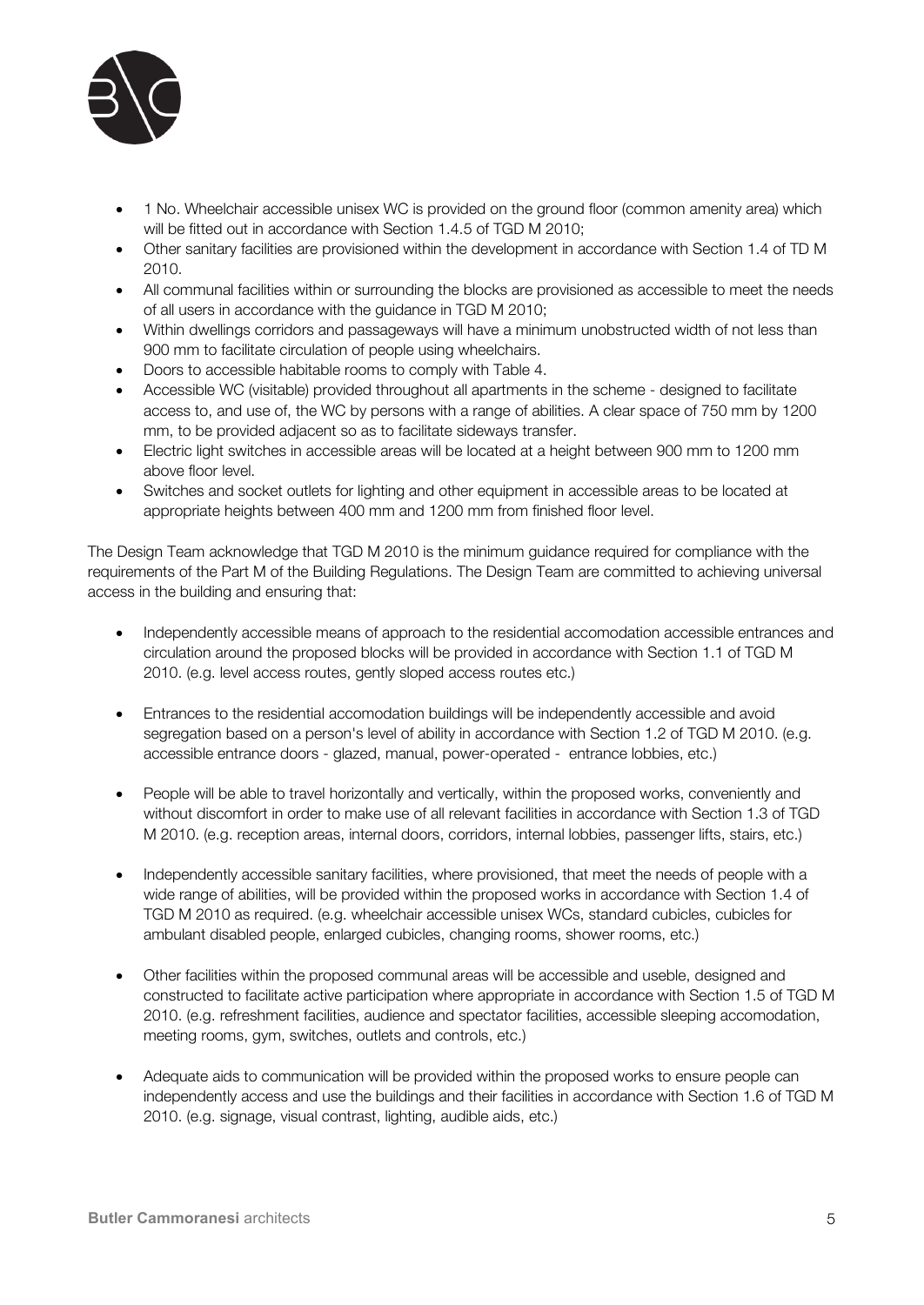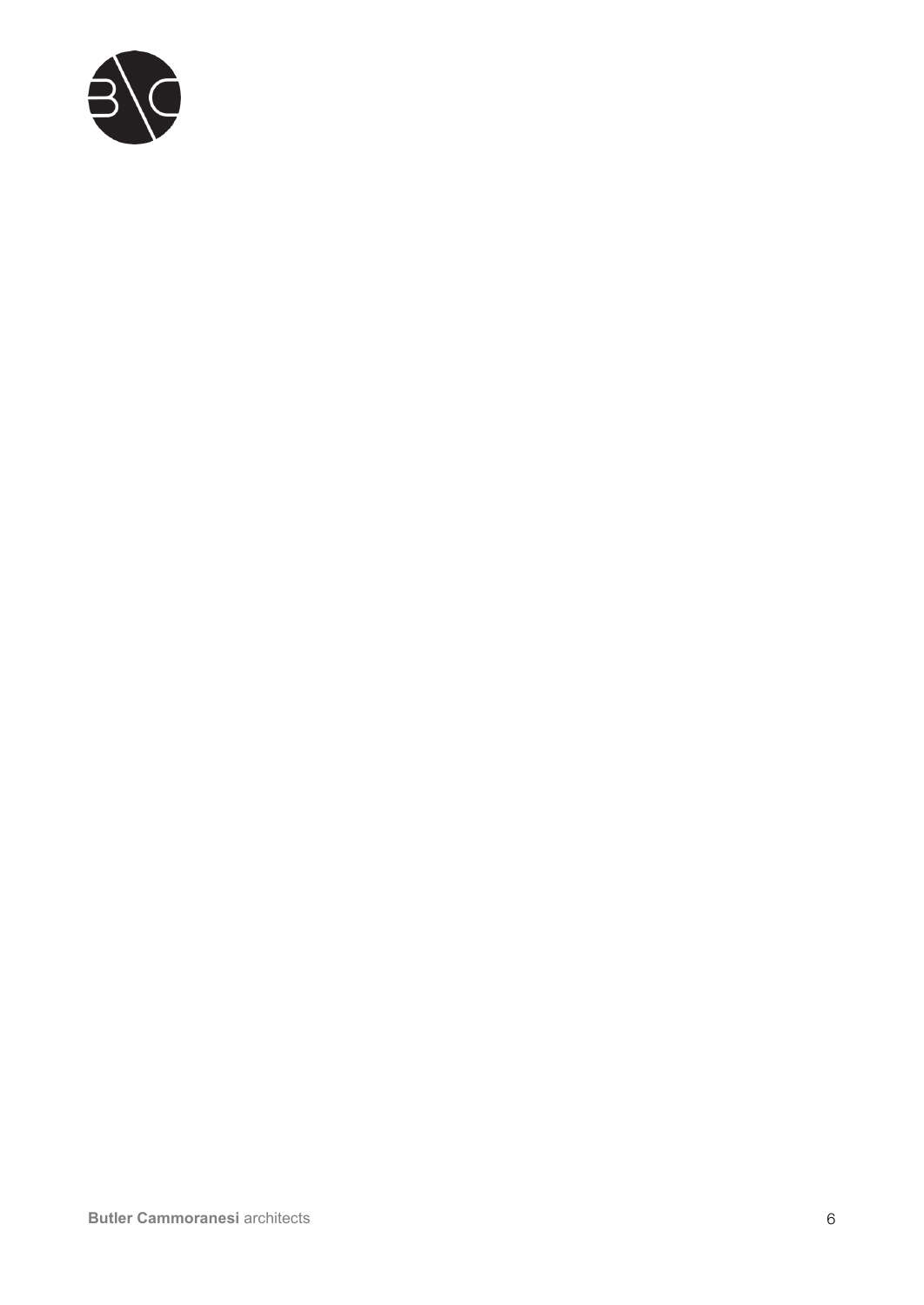

In addition to TGD M 2010 Building for Everyone: A Universal Design Approach has also been considered as design guidance for both external and internal environments inc.:

#### 1. External Environment

- Approach to the building via compliant compliant footpaths, ramps and steps dished kerbs on opposite sides of the road at crossing points which are matched;
- Tactile paving surfaces;
- Vehicle set down area.

#### 2. Entrances and Horizontal Circulation

- Main entrance and reception designed to be clearly identified by contrasting material colours/finishes.
	- Entrance area / lobbies sized to allow for a wheelchair turning area.
	- Part M ramp and platform lift.
- Corridors throughout sufficiently wide to accommodate wheelchair users.
- Floor finishes that are firm and slip-resistant to be selected
- Doors and ironmongery compliant with access requirements.

#### 3. Vertical circulation

- Part M lifts and circulation stairs are provided.
- Handrails on both sides of circulation stairs.
- Refuge space in all stair cores.

#### 4. Internal Environment

- Internal shared amenity space (at ground floor level) to be accessible to all.
- Part M ramp and step access to external amenity space.
- Lifts provided to all floors above ground.
- Entrance doors clearly signed /numbered.
- Level thresholds inc. to upper-level external terrace areas.
- Public spaces to be well lit.
- Visual colour contrast used in public areas.
- Proper signage / wayfinding in all public areas.

#### 5. Sanitary Facilities

- Bathroom spaces provided to meet Universal Access requirements (visitable).
- Accessible WC's to be provided at Ground Floor amenity area and main reception.
- Proper lighting in sanitary facilities.

#### 6. Facilities

- Communal amenity spaces will have sanitary facilities provided for wheelchair users.
- Heights of window sills meets the requirements of the wheelchair user.

#### 7. Building Types

- Entrances are designed to be clearly identified by contrasting material colours/finishes.
- Approach is compliant with regulations with regard to Universal Access.

#### 8. Building Management